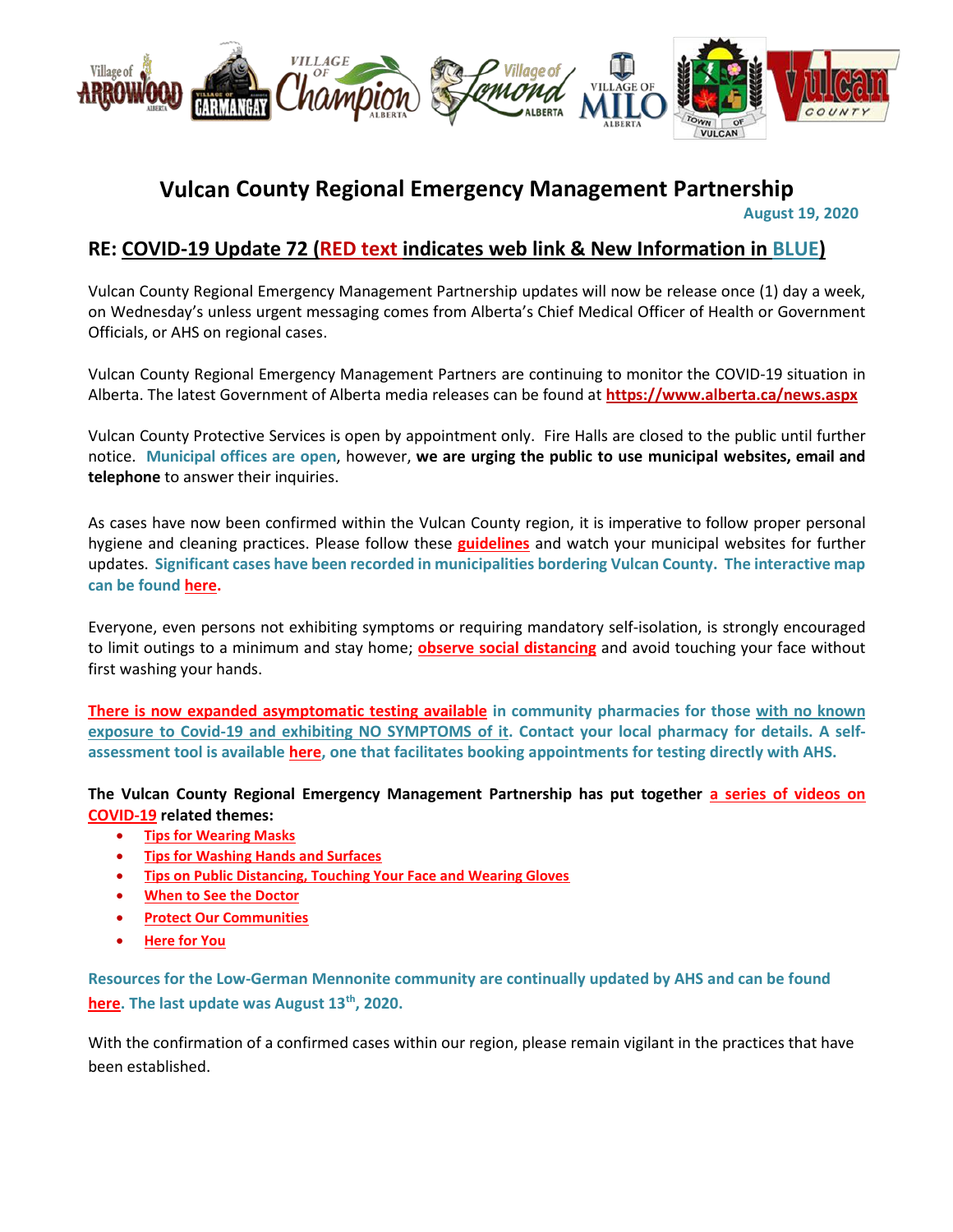

#### What YOU can do to HELP:

- Wear a mask in public
- Download/Use the ACTraceTogether App
- Wash hands often
- Use gloves properly if you choose to wear them
- Cover coughs and sneezes with tissue or your elbow
- Avoid touching your face
- Avoid travel outside of Canada
- Watch for COVID-19 symptoms
- **GET TESTED IF YOU FEEL SICK**

#### **[Cases in Alberta](https://covid19stats.alberta.ca/) and Vulcan County**

As of August 19<sup>th</sup> there have been 12,501 confirmed cases and 11,167 recoveries of COVID-19 in Alberta. There are 1,107 active cases and a total of 227 fatalities as a result of COVID-19 in Alberta. A total of 846,681 tests has been completed on 684,041 people in Alberta. While at present there are 48 hospitalizations resulting from Covid-19, **12 patients currently require intensive care. As of 17:00 on August 19 th there are 3 active cases, 1 fatality and 29 recoveries within Vulcan County or the urban municipalities within its region.** Vulcan County is in the [Calgary Health Zone.](https://www.albertahealthservices.ca/ahs-map-ahs-zones.pdf)

## Wearing a mask shows...



#### **Know Your Masks**

| N95 Masks              | Should be reserved for the frontline healthcare workers<br>$\overline{\phantom{0}}$<br>N95 masks with a valve will not filter out the virus if you are a carrier<br>$\qquad \qquad \blacksquare$ |
|------------------------|--------------------------------------------------------------------------------------------------------------------------------------------------------------------------------------------------|
| <b>Surgical Masks</b>  | Should be saved for the medical professionals<br>$\qquad \qquad \blacksquare$<br>SINGLE USE - DISPOSE AFTER USING<br>$\overline{\phantom{0}}$                                                    |
| <b>DIY Cloth Masks</b> | Protects others from you<br>-<br>Can make at home and re-wear - WASH AFTER EACH USE<br>$\qquad \qquad \blacksquare$                                                                              |
| <b>NO Mask</b>         | <b>Offers no protection</b><br>Doesn't help slow or stop the spread of COVID-19<br>-                                                                                                             |

#### **Provincial Measures and Indicators of COVID-19 Regional Risks**

There are two indicators the Province is using as measures on how regions are doing, with three classifications: **Open**

- low level of risk, no additional restrictions in place
- less than 50 active cases per 100,000